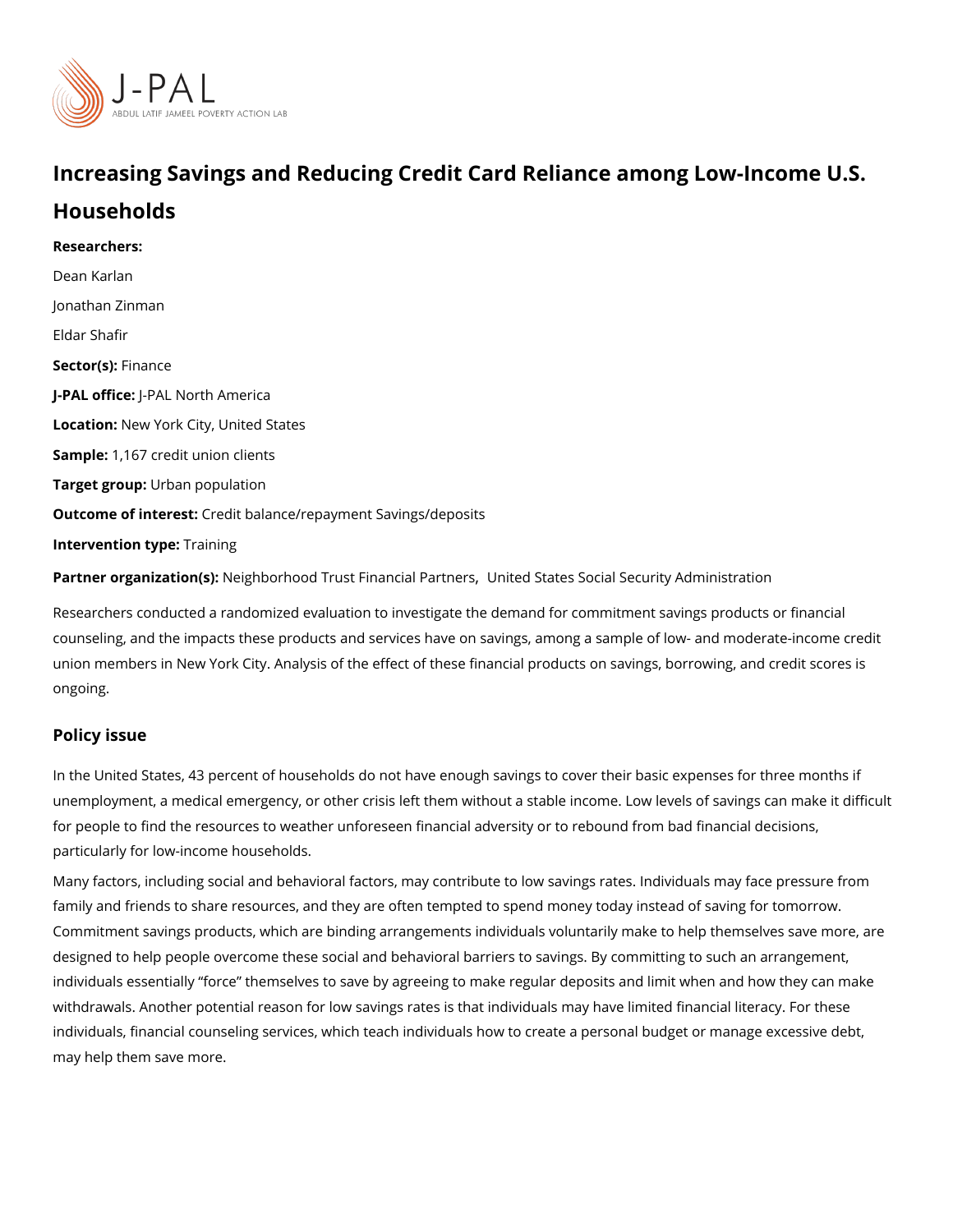In this ongoing evaluation, researchers seek to address two questions: what is the demand for commitment savings products or financial counseling? What are the impacts of these products and services on savings rates and other financial outcomes?

## **Context of the evaluation**

The Washington Heights neighborhood of Upper Manhattan in New York City is home to the largest concentration of immigrants from the Dominican Republic in the United States. The median income in Washington Heights is \$31,000 and the poverty rate is 31 percent, 10 percentage points higher than the average in New York City. The complicated pricing and terms, large minimum balance requirements, and underwriting provisions of many financial products and services place them out of reach for many low-income households with little credit history.



Photo: Shutterstock.com

### **Details of the intervention**

Researchers partnered with the Neighborhood Trust Federal Credit Union to conduct a randomized evaluation to measure the demand for commitment savings and financial counseling in the United States, and the impacts of these products and services on a variety of financial outcomes. Researchers offered visitors to the local credit union a metro-card loaded with two subway (or bus) rides in exchange for filling out a survey. Upon completing the survey, participants were randomly assigned to one of three